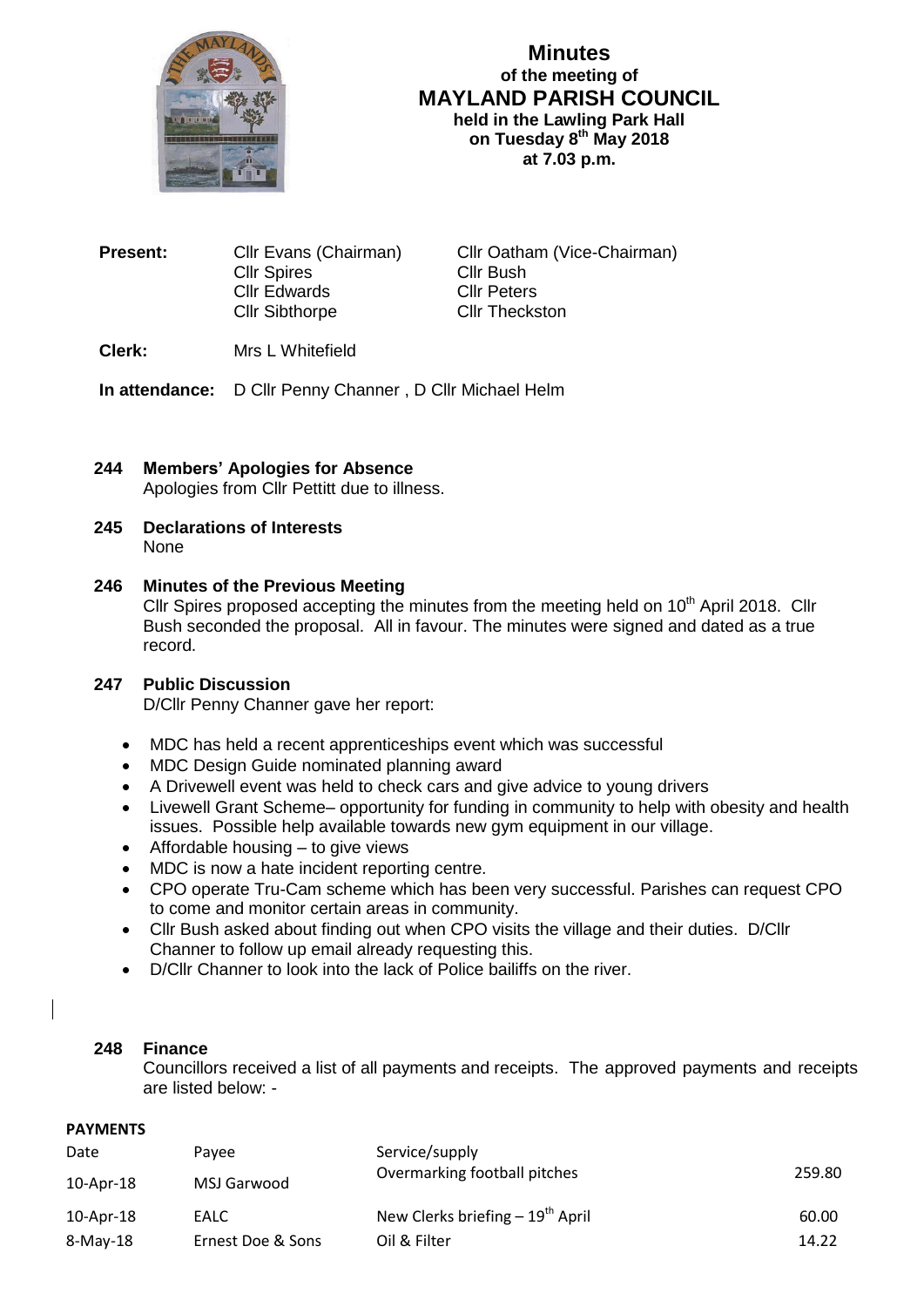| 8-May-18  | <b>Maldon District</b><br>Council | 2 x scale swing seats for park           | 211.87   |
|-----------|-----------------------------------|------------------------------------------|----------|
| 8-May-18  | EALC                              | Minutes & Agenda/Standing Order training | 120.00   |
| 8-May-18  | EALC                              | <b>Affiliation Fees</b>                  | 687.66   |
| 8-May-18  | Mrs L Whitefield                  | Petty Cash                               | 41.89    |
| 8-May-18  | <b>RCCE</b>                       | Annual Membership                        | 60.00    |
| 8-May-18  | Lisa Bridges                      | Deposit refund for 21/4/18               | 50.00    |
| 25-May-18 | <b>Staff Wages</b>                | <b>Staff Wages</b>                       | 1,960.83 |

**3,466.27**

#### **RECEIPTS**

| 05-Apr-18    | Community<br><b>Protection Fine</b> | Fee from speeding incident     | 120.00    |
|--------------|-------------------------------------|--------------------------------|-----------|
| 19-Apr-18    | R. Restell                          | Hall Hire & Deposit 5/4/18     | 74.00     |
| 19-Apr-18    | Carly Bluett                        | Hall Hire & Deposit 24/6/18    | 66.00     |
| 23-Apr-18    | Sirran Elves                        | Hall Hire for April            | 120.00    |
| 26-Apr-18    | <b>VAT REFUND</b>                   | Vat return from Jan - Mar 2018 | 1,180.52  |
| 26-Apr-18    | Mayland Youth<br>Group              | <b>Hall Hire</b>               | 208.00    |
| 26-Apr-18    | D Down                              | Hall Hire 17/4, 20/4           | 16.00     |
| 30-Apr-18    | <b>Maldon District</b><br>Council   | Precept                        | 48,655.00 |
| $01$ -May-18 | D Down                              | Hall Hire 24/4, 27/4, 1/5, 4/5 | 32.00     |
| $01$ -May-18 | Faye Wharton                        | Hall Hire & Deposit 13/5/18    | 82.00     |
|              |                                     |                                | 50,633.52 |

#### **ETTY CASH**

| Date      | Pavee                             |                        |       |
|-----------|-----------------------------------|------------------------|-------|
| 10-Apr-18 | <b>Mayland Service</b><br>Station | Petrol for Mower       | 6.00  |
| 16-Apr-18 | Ebay                              | <b>Emergency Light</b> | 15.99 |
| 21-Apr-18 | Wickes                            | Postcrete for bollard  | 10.34 |
|           |                                   |                        | 32.33 |

Cllr Evans and Cllr Spires signed the cheques and Cllr Theckston verified and signed the bank reconciliation.

#### **249 Clerk's Report**

Each Councillor has received an update on matters from the previous meeting.

**It was resolved** to accept the quote from Len Moore to trim the trees in Bakersfield

- **250 Lawling Park Committee** *including Bakersfield, Lawling Playing Field & Dog Walk Area* Councillors noted receipt of the draft minutes from the April LPC meeting.
	- Enquiry for sequence dance class in the hall. Certain parking requirements discussed.
	- *It was resolved* to accept a quote for £95 from Fordesigns for a new sign for the car park gate. New bar needs to be added to make it more secure.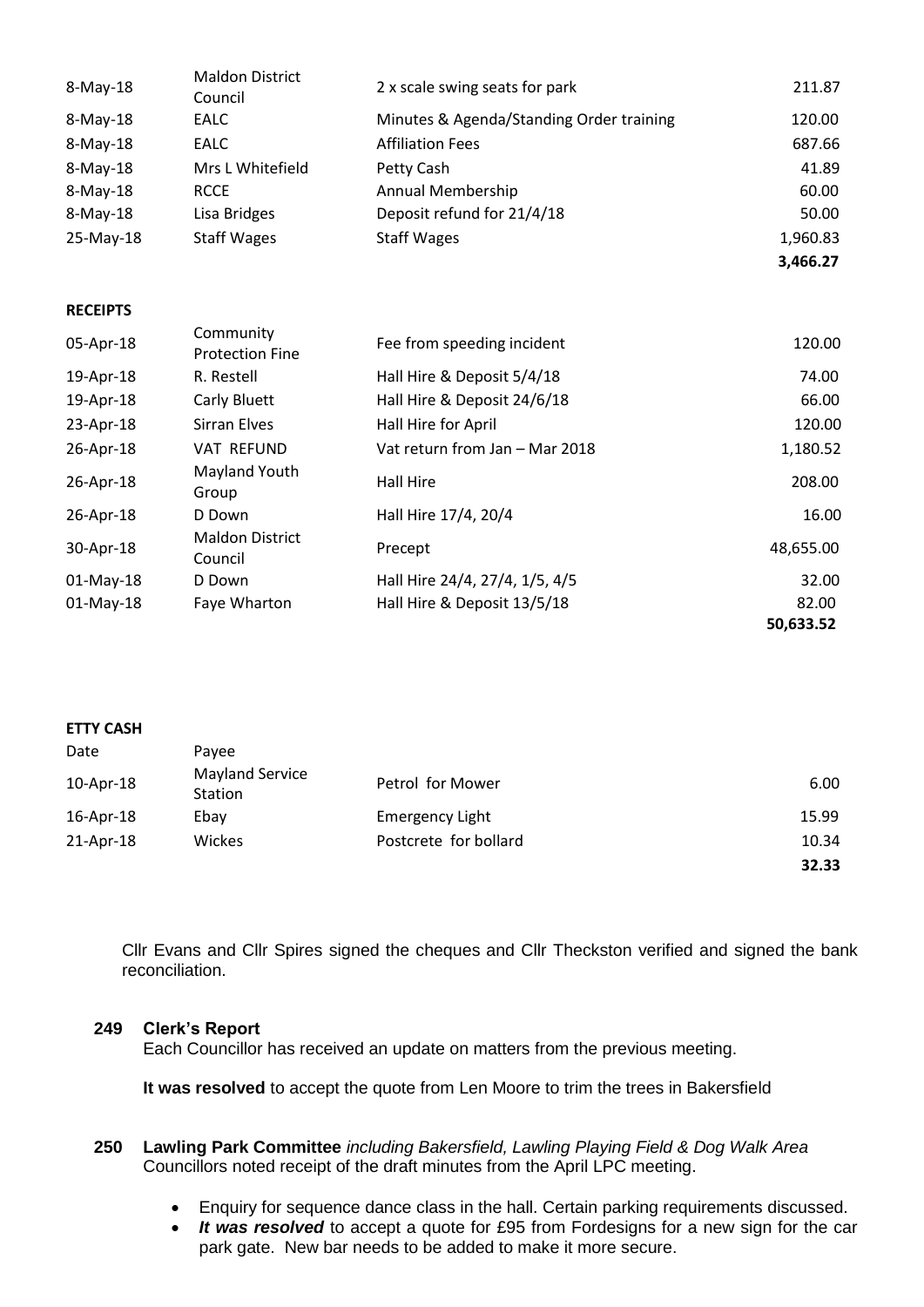- List of hall hire costs needed to work out new hire fees.
- Drains in the changing rooms to be jet washed on 11<sup>th</sup> May.
- Rubbish problem in the hall is ongoing. Contractors not emptying bin in car park. Clerk in liaison with MDC.
- A quote from a contractor to build a new cupboard in the hall was discussed. All quotes received are between £700-£900. *It was resolved* for Cllr Oatham and Cllr Bush to source the materials themselves and build it with a budget of £500.
- Maintenance contract with WFP discussed. *It was resolved* to sign this contract. Cllr Evans proposed and Cllr Edwards seconded it.
- Discussion about Public footpath sign in Bakersfield. Cllr Spires to check signage.
- Discussion about purchasing a projector to use for planning now the paper copies have been stopped. *It was resolved* to speak with Linda Haywood regarding her projector. Clerk to action.
- Builders snagging list discussed. Clerk to contact builders with outstanding items.

# **251 Neighbourhood Plan Committee**

Councillors noted receipt of the draft minutes from the May NP meeting.

 Discussion about whether the community café will share a stand with us at the Village Festival. Cllr Spires will speak to Linda Haywood regarding the risk assessment.

# **252 Parks & Open Spaces**

Cllr Evans proposed that the line marking machine be disposed of. Cllr Spires seconded this proposal. Clerk to inform groundsman**.**

# **253 Village Environment**

- Bus stop shelter on Steeple Road has been damaged by an accident. Discussion about whether to claim on the insurance or not. Cllr Sibthorpe to ask the parishioners on facebook whether to rebuild the shelter or to just leave as a bus stop.
- 'Welcome to Mayland' sign is missing from the gated entrance to the village. Clerk to contact ECC Highways.
- Bus stop sign is missing from the lamp post in Wembley Avenue. Clerk to contact ECC Highways.

# **254 CCTV**

- One camera is not working by play area. It doesn't focus properly. Once other CCTV cameras are installed this can be looked at.
- Police requested CCTV footage of an assault on 2 youths in Lawling Park. Footage given to Police showing incident.

# **255 Insurance**

It was resolved to accept the renewal quote from Zurich Insurance Company for this year's cover providing it is within a 10% increase from last year. Cllr Oatham proposed and Cllr Spires seconded. Clerk to action.

# **256 Annual Review**

Discussion about the need to send out copies of the Annual Review. Most thought this was an unnecessary expense. It was thought that once on the website and on the notice board that it could be stated that if anyone wanted a hard copy that it could then be produced. It should be made clear that the Councillors are all volunteers and that they do not have a deciding vote when it comes to planning.